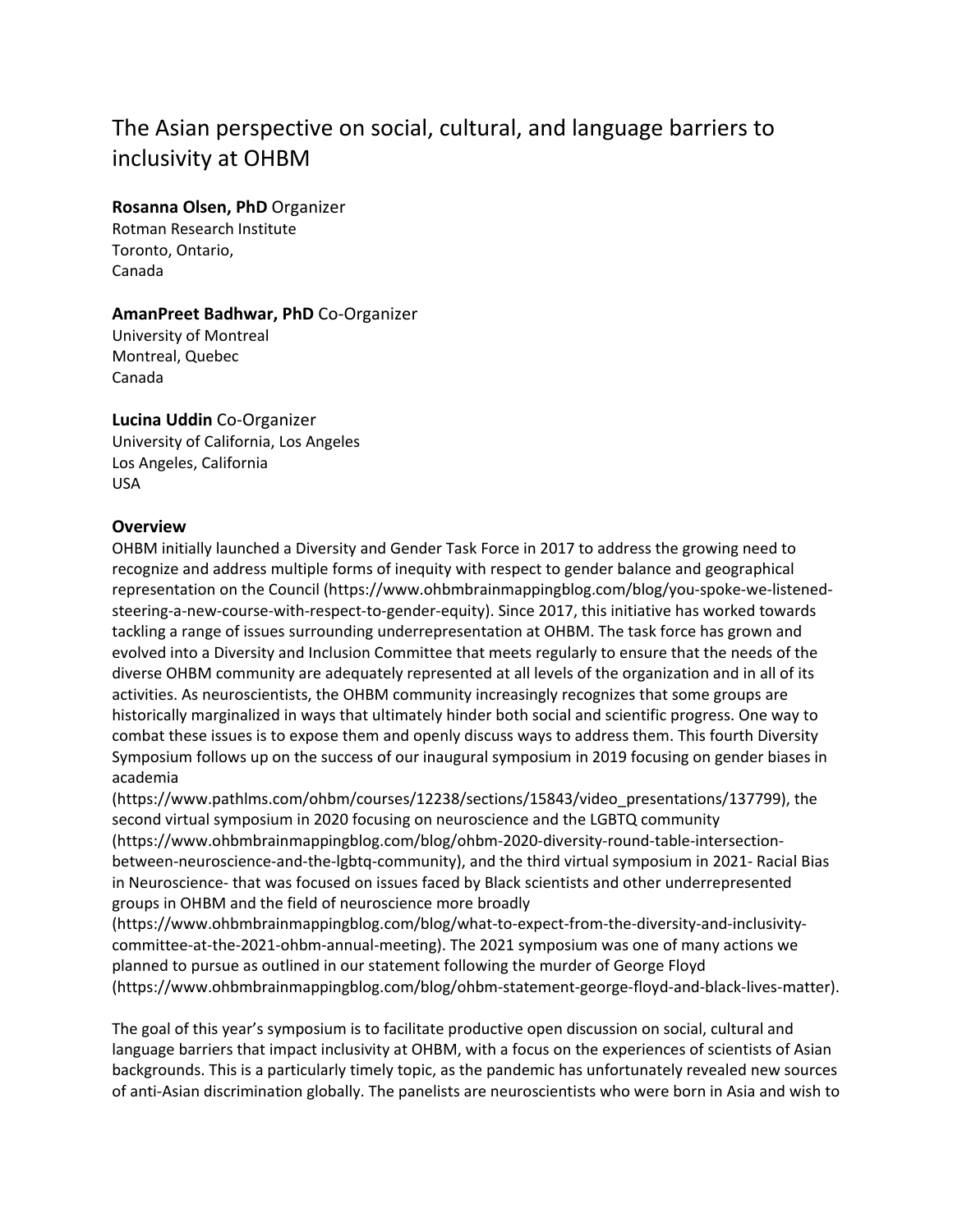share their perspectives as international scientists navigating a predominantly Western academic community. This panel discussion will illuminate the unique challenges and experiences of scientists from Asian backgrounds, with the ultimate goal of fostering inclusivity and cultural competence among all OHBM members.

## **Lecture 1:** *Hiromasa Takemura's perspective* **Hiromasa Takemura** Presenter

I was born in Tokyo, Japan. Both of my parents are Japanese. After a PhD (at the University of Tokyo), I worked at Stanford for three years and then I went back to Japan in 2015. I started my own lab at my current institution in Sep 2021. In my generation, elementary schools did not have an English class in Japan (although nowadays the system has changed). Taking English classes is mandatory from junior high school (age 12-15). The beginning of English education may be a bit late compared with English education in other countries. I have never visited or lived in other countries when I was a kid. The first foreign country I visited was the United States, when I already joined graduate school.

# **Lecture 2:** *Kangjoo Lee's perspective* **Kangjoo Lee** Presenter

I am originally from Busan, South Korea, where I spent my first 18 years with my parents and sister. After obtaining a B.S. in Radiological Science and a M.S. in Bio and Brain Engineering, I moved to Montreal, Canada, to pursue a Ph.D. in Neuroscience at McGill University. After obtaining my Ph.D. in Feb. 2019, I have been working as a postdoc researcher at Yale University, USA. I moved to the USA with my husband and gave birth to my son who is now 3 years old. My research interest lies in the development of neuroimaging analysis methods and studying neuro-behavioral variations in individual patients with neurological and psychiatric disorders. My first international trip was to attend a conference in Boston during my M.S., which inspired me to study abroad. When I first met my Ph.D. supervisor, it was more surprising to me that I was actually talking with a foreigner than that I was talking with my graduate mentor.

## **Lecture 3:** *Bharat Biswal's perspective* **Bharat Biswal** Presenter

I was born in Orissa, India. I obtained my Bachelor degree in Electrical Engineering. Like many engineers at the time, I came to the US to obtain my Masters degree in Electrical Engineering. For my PhD, I obtained it under the guidance of Dr James Hyde at the Medical College of Wisconsin, one of the few places where one could perform functional MRI. I was very fortunate to have an amazing mentor who allowed me to pursue my ideas. For my Thesis, I worked on the noise sources present in fMRI. I am currently a Professor of Biomedical Engineering at New Jersey Institute of Technology.

## **Lecture 4:** *Natasha Rajah's perspective* **Maria Natasha Rajah** Presenter

I was born in Sri Lanka but was never taught my mother tongue, Tamil, because my parents thought learning English at home would be helpful to me in the long-term and that I would learn Tamil and Sinhalese at school. But due to rising political tensions, my family and I left Sri Lanka when I was 4yrs old and moved to Zambia. We then emigrated to Canada when I was 6yrs of age after the death of my